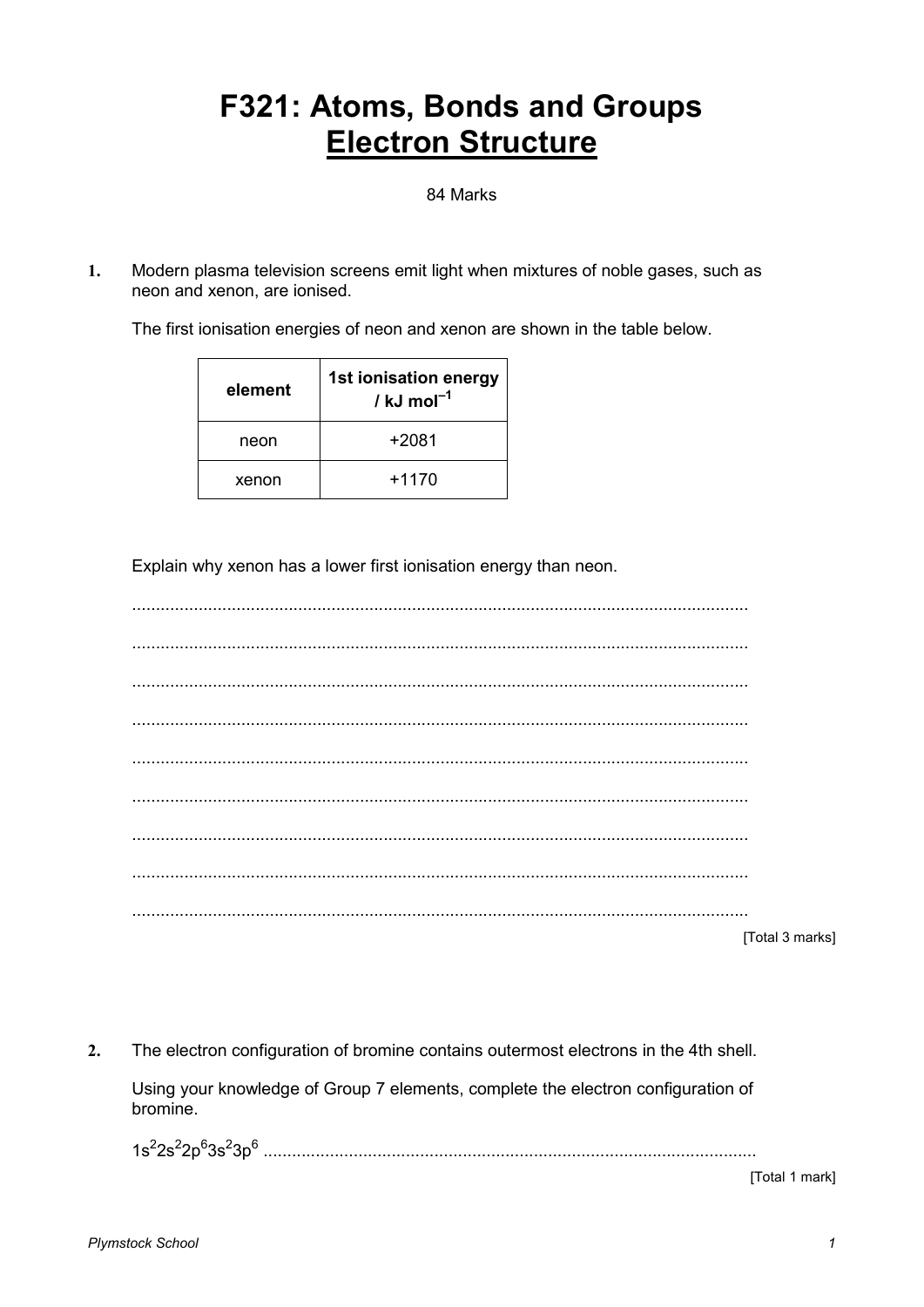**3.** Ammonia reacts with hydrogen chloride, HC*l*, to form ammonium chloride, NH4C*l*.

 $NH_4Cl$  is an ionic compound containing  $NH_4^+$  and  $C\ell$  ions.

(i) Complete the electron configuration of the  $C\Gamma$  ion.

1s<sup>2</sup> ...................................................................................................................

(ii) Draw a '*dot-and-cross*' diagram to show the bonding in  $NH_4^+$ . Show **outer** electrons only.

[1]

| (iii) | State the shape of, and bond angle in, an $NH_4^+$ ion. |
|-------|---------------------------------------------------------|
|       |                                                         |
|       |                                                         |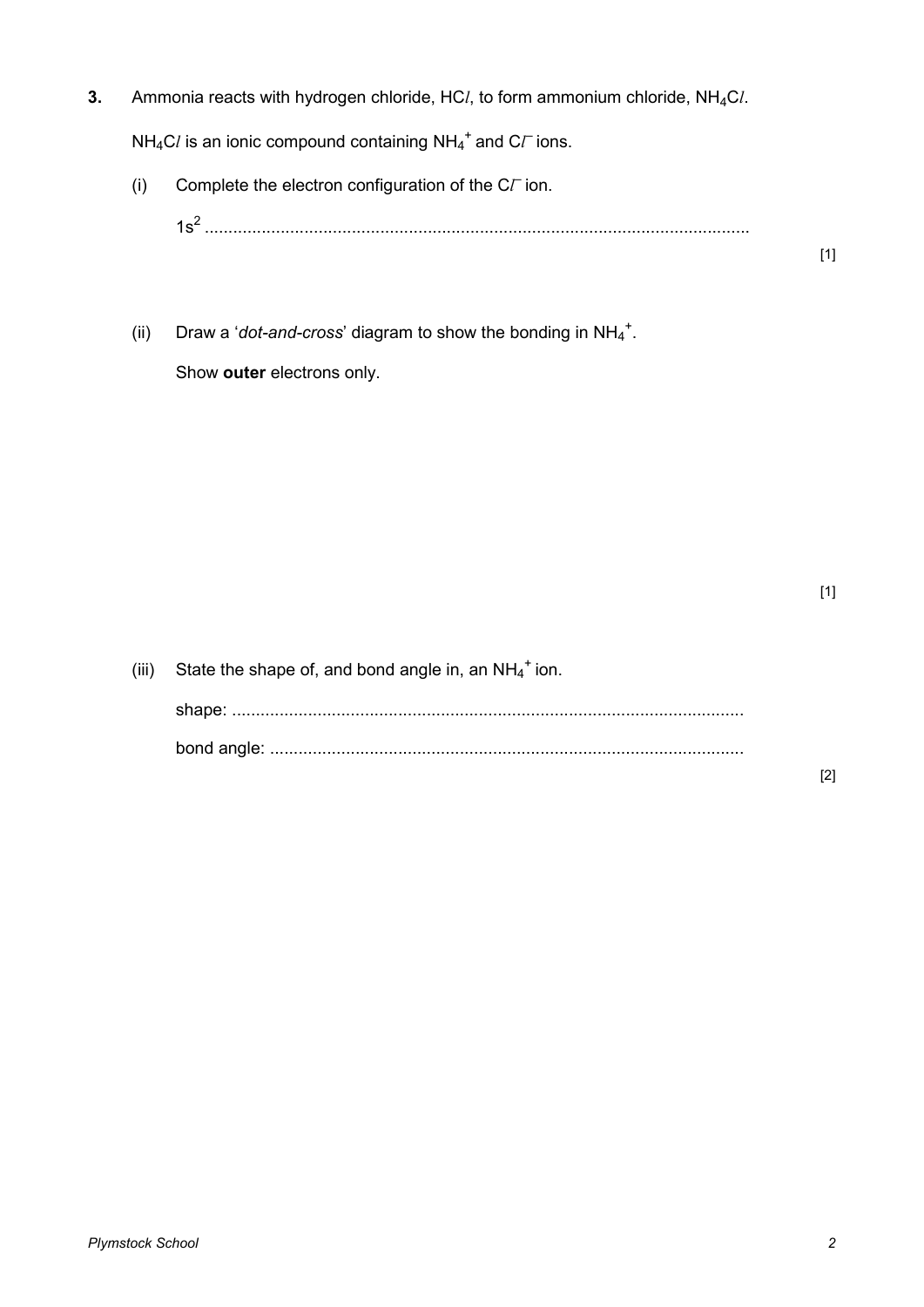(iv) A student investigated the conductivity of ammonium chloride.

 She noticed that when the ammonium chloride was solid it did **not** conduct electricity. However, when ammonium chloride was dissolved in water, the resulting solution did conduct electricity.

 Explain these observations. ......................................................................................................................... ......................................................................................................................... ......................................................................................................................... ......................................................................................................................... ......................................................................................................................... ......................................................................................................................... [2] [Total 6 marks]

**4.** Ionisation energies have been used to develop the model of the atom.

The first ionisation energies of the elements Li to Na are shown in the figure below.

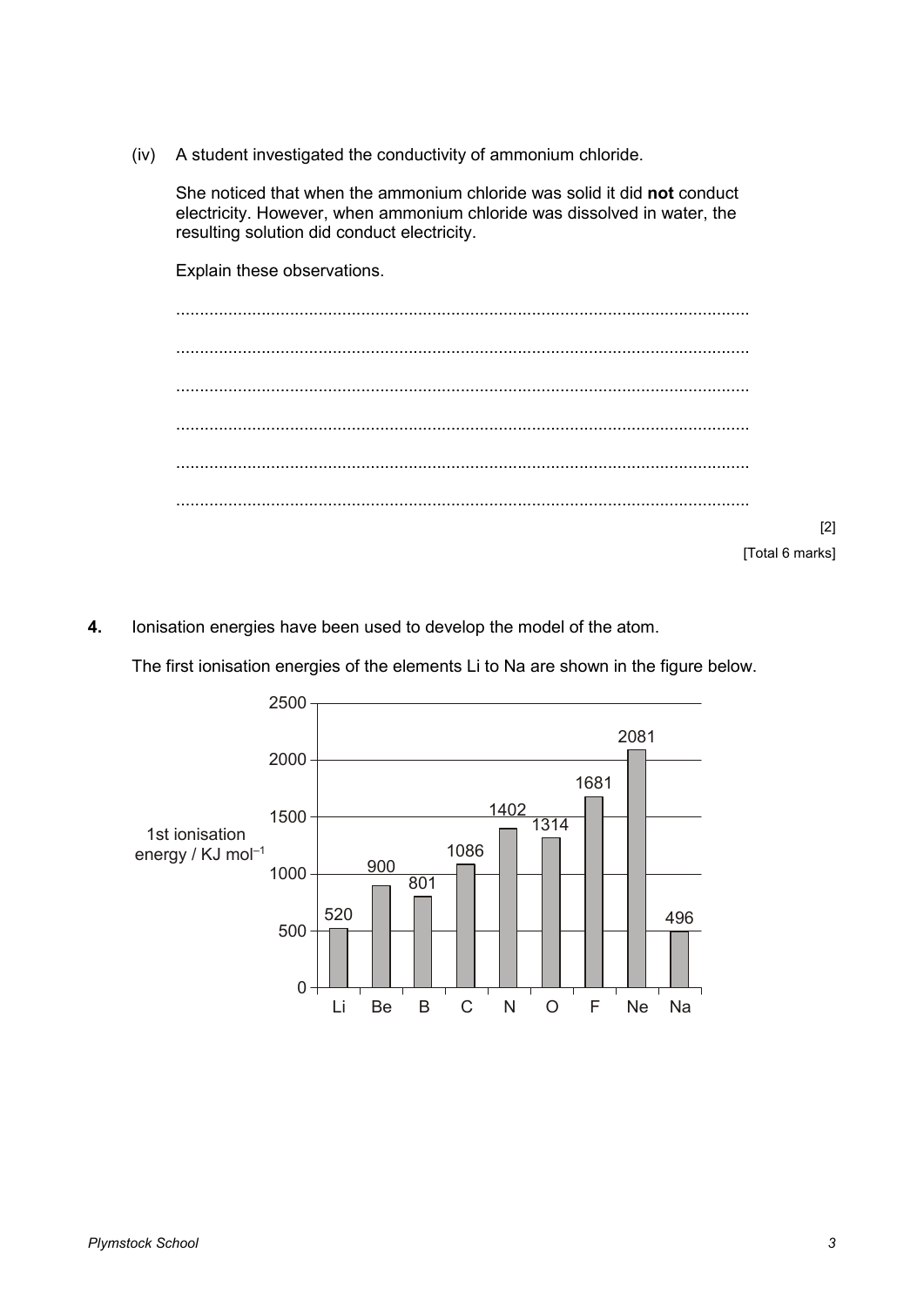Define the term first ionisation energy.

|    |       | [Total 3 marks]                                                                                                                                 |
|----|-------|-------------------------------------------------------------------------------------------------------------------------------------------------|
| 5. |       | The first ionisation energy of oxygen is 1314 kJ mol <sup>-1</sup> and the second ionisation energy<br>of oxygen is 3388 kJ mol <sup>-1</sup> . |
|    | (i)   | Write an equation to represent the second ionisation energy of oxygen.                                                                          |
|    |       | Include state symbols.                                                                                                                          |
|    |       | $[1]$                                                                                                                                           |
|    | (ii)  | Suggest why the second ionisation energy of oxygen has a greater value than<br>the first ionisation energy of oxygen.                           |
|    |       |                                                                                                                                                 |
|    |       |                                                                                                                                                 |
|    |       |                                                                                                                                                 |
|    |       | $[1]$<br>[Total 2 marks]                                                                                                                        |
| 6. |       | The Periodic Table is a table of elements arranged in order of atomic number. The<br>elements are classified into blocks.                       |
|    | (i)   | State what is meant by the term atomic number.                                                                                                  |
|    |       | $[1]$                                                                                                                                           |
|    | (ii)  | Complete the full electron configuration for a titanium atom.                                                                                   |
|    |       | $[1]$                                                                                                                                           |
|    | (iii) | Identify the seventh element in the fourth period.                                                                                              |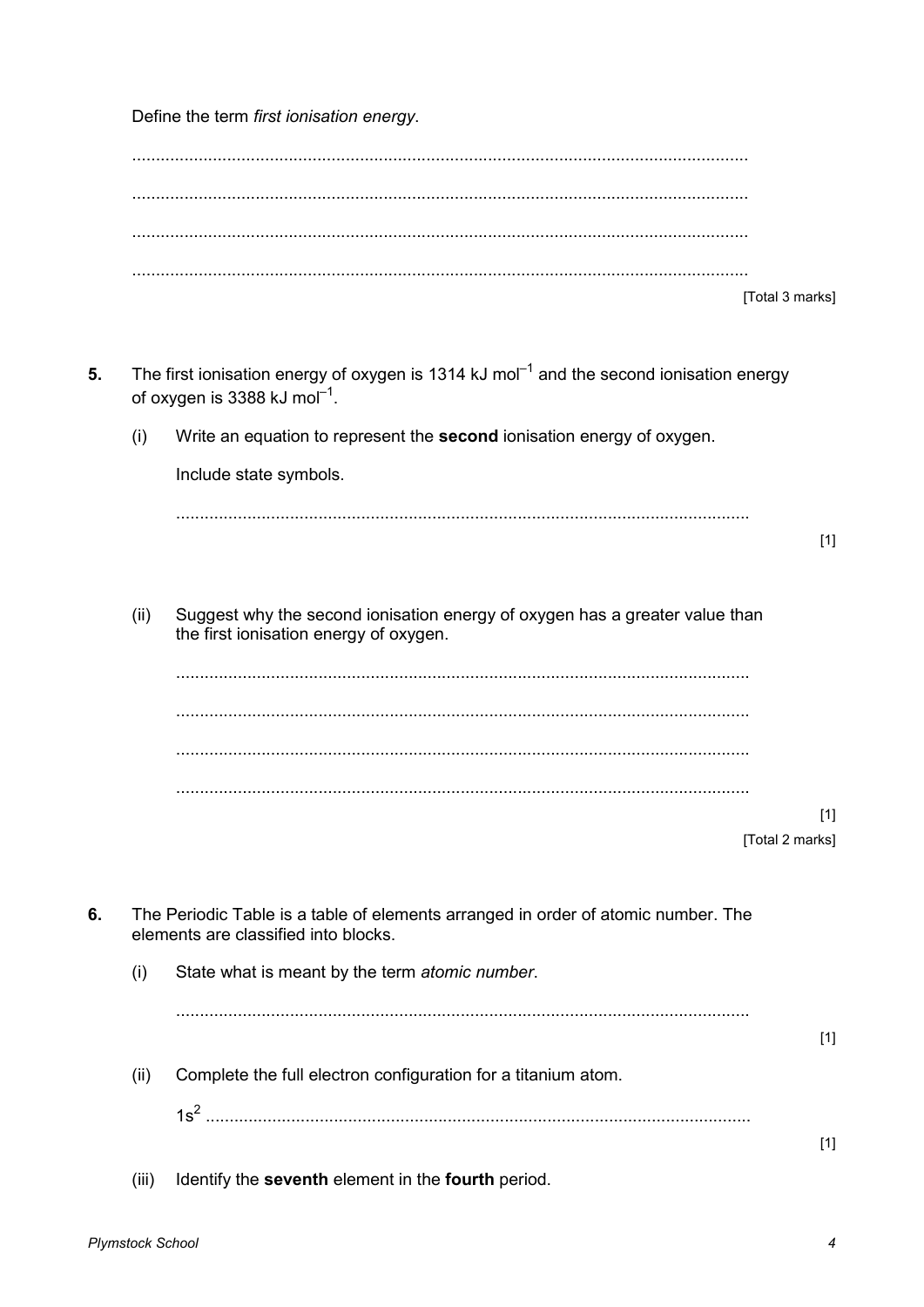**7.** The Group 7 element bromine was discovered by Balard in 1826. Bromine gets its name from the Greek *bromos* meaning stench. Bromine consists of a mixture of two isotopes, <sup>79</sup>Br and <sup>81</sup>Br. (i) What is meant by the term *isotopes*? ......................................................................................................................... ......................................................................................................................... [1] (ii) Complete the table below to show the atomic structures of the bromine isotopes. protons | neutrons | electrons <sup>79</sup>Br  $81Br$ [2] (iii) Write the full electronic configuration of a bromine atom. 1s<sup>2</sup> ................................................................. [1] [Total 4 marks] **8.** Electrons are arranged in energy levels. (a) An orbital is a region in which an electron may be found. Draw diagrams to show the shape of an s orbital and of a p orbital.

s orbital p orbital p orbital

element ................................................ block .................................................

State which block this element is in.

[1]

[Total 3 marks]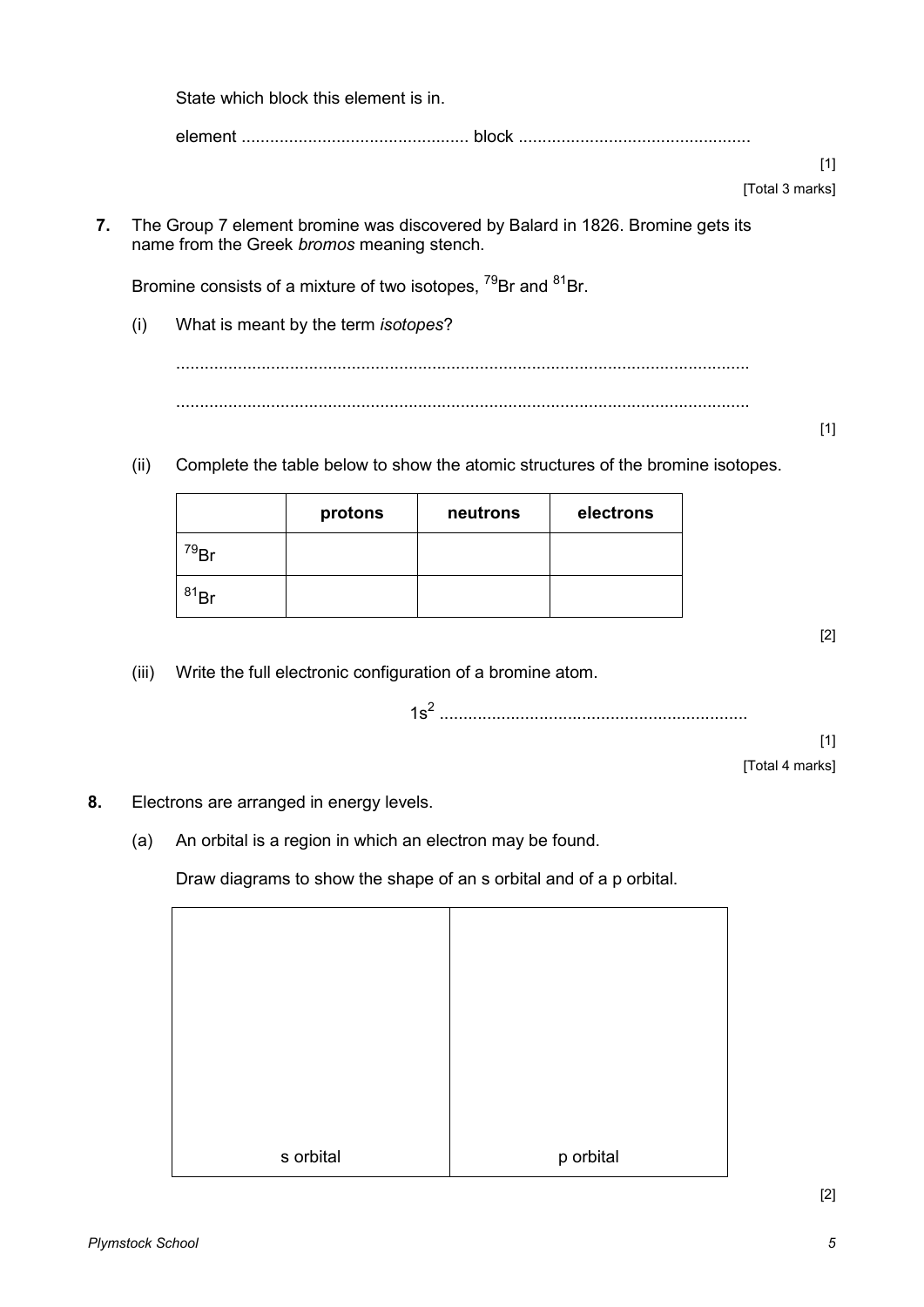(b) Complete the table below to show how many electrons **completely** fill each of the following.

|                           | number of electrons |
|---------------------------|---------------------|
| a d <b>orbital</b>        |                     |
| a p sub-shell             |                     |
| the third shell $(n = 3)$ |                     |

[3]

(c) The energy diagram below is for the eight electrons in an oxygen atom. The diagram is incomplete as it only shows the two electrons in the 1s level.



Complete the diagram for the oxygen atom by:

(i) adding labels for the other sub-shell levels,

[1]

(ii) adding arrows to show how the other electrons are arranged.

[1] [Total 7 marks]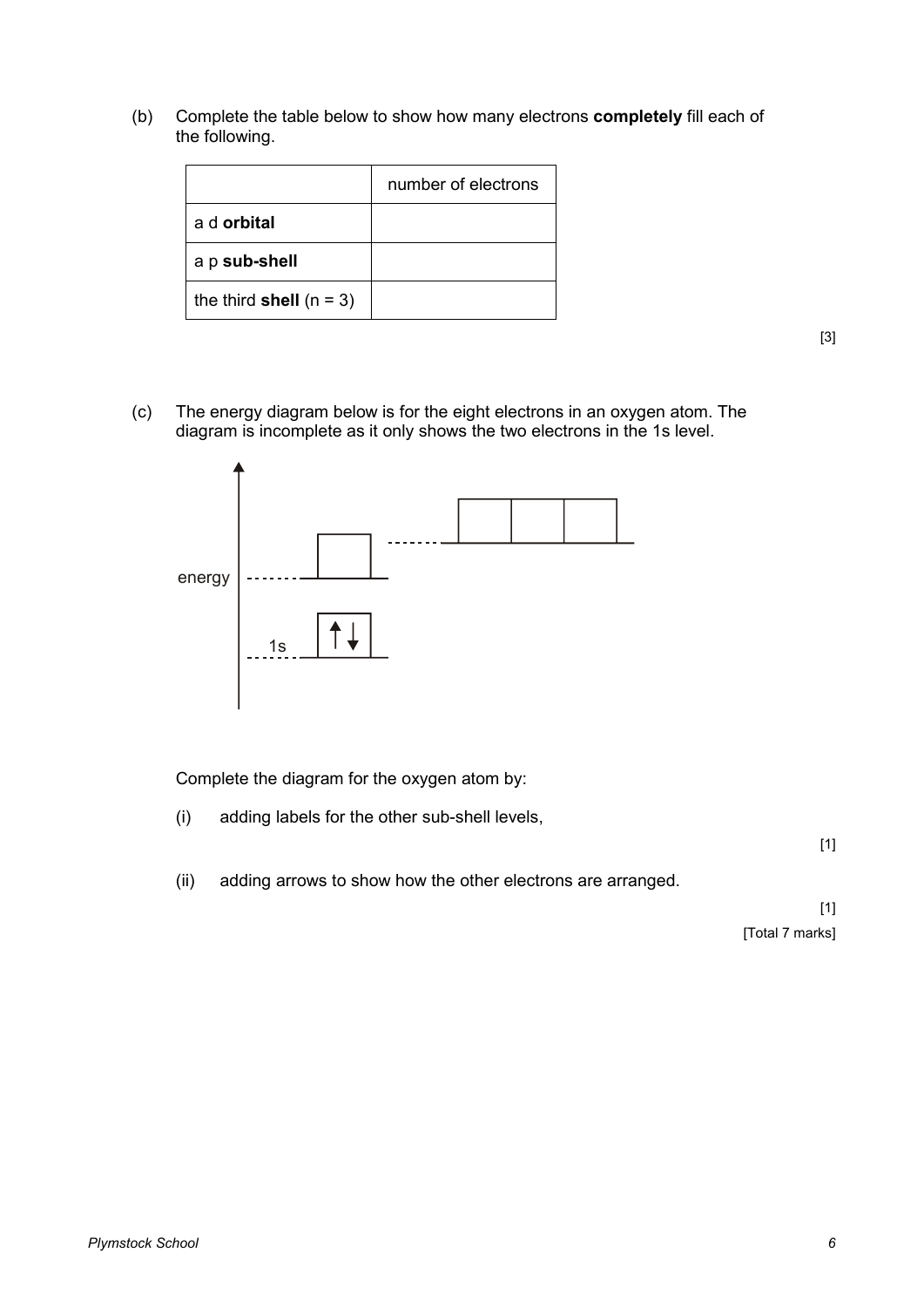$9.$ Successive ionisation energies provide evidence for the arrangement of electrons in atoms. The table below shows the eight successive ionisation energies of oxygen.

| ionisation number                               | 1st     | 2nd     | 3rd     | 4th | 5th    | 6th     | 7th | 8th    |
|-------------------------------------------------|---------|---------|---------|-----|--------|---------|-----|--------|
| ionisation<br>$^{\top}$ energy / kJ mol $^{-1}$ | 1 3 1 4 | 3 3 8 8 | 5 3 0 1 | 469 | 10 989 | 13 3 27 | 337 | 84 080 |

 $(i)$ Define the term first ionisation energy.

- $[3]$
- Write an equation, with state symbols, to represent the third ionisation energy of  $(ii)$ oxygen.

 $[2]$ 

Explain how the information in the table above provides evidence for two electron  $(iii)$ shells in oxygen.

 $[2]$ [Total 7 marks]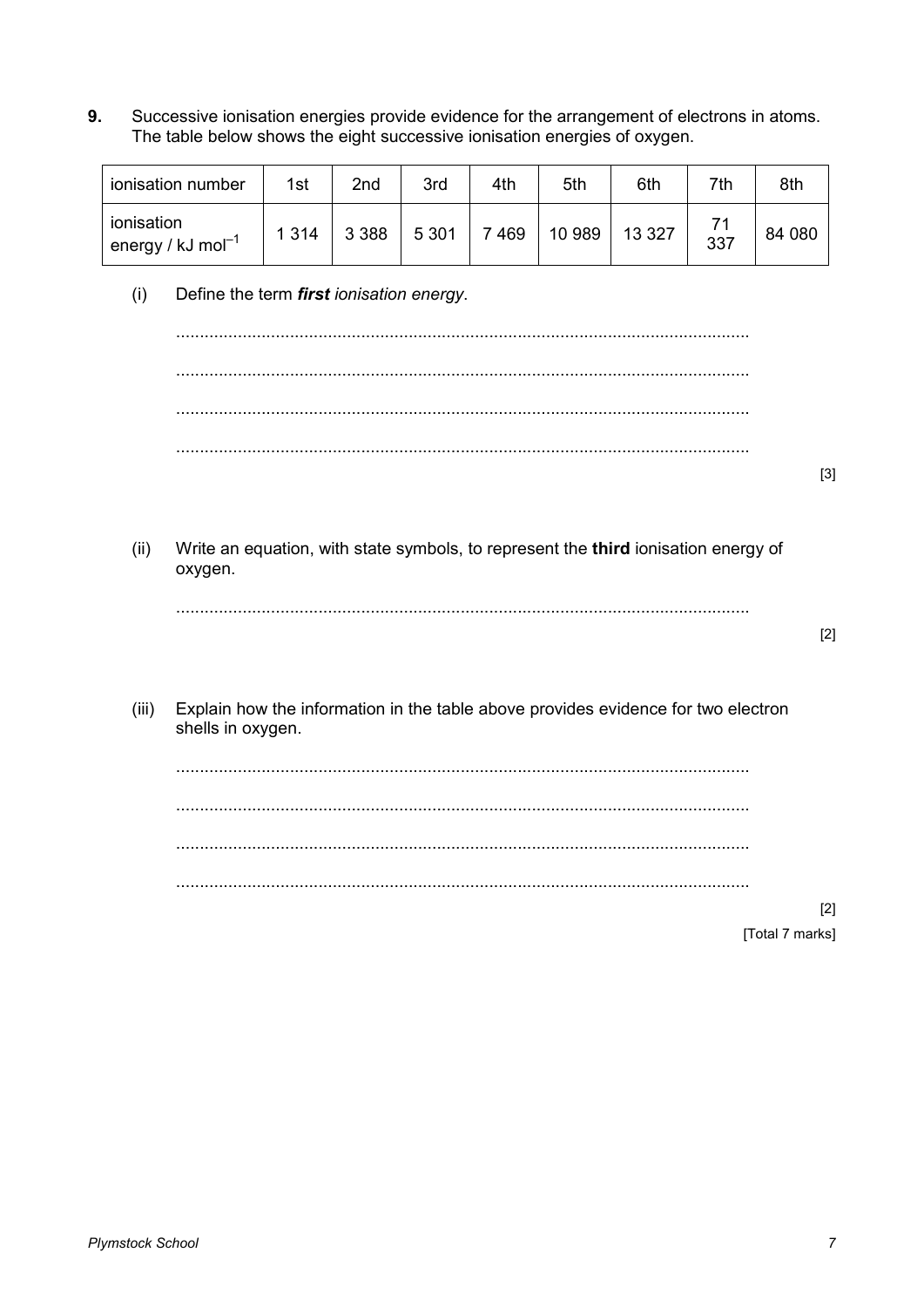**10.** Magnesium exists naturally as a mixture of its isotopes, <sup>24</sup>Mg, <sup>25</sup>Mg and <sup>26</sup>Mg.

The isotopes in magnesium can be separated by mass spectrometry. The diagram below shows a mass spectrometer.

(i) Complete the table below to show the composition of the  $^{25}Mg$  and  $^{26}Mg$ isotopes.

|            | protons | neutrons | electrons |
|------------|---------|----------|-----------|
| $^{25}$ Mg |         |          |           |
| $^{26}$ Mg |         |          |           |

[2]

(ii) Complete the electronic configuration of an atom of  $24$ Mg.

 $[1]$ 

(iii) Results from the mass spectrum of a sample of magnesium are shown below.

| isotope                | $^{24}$ Ma | $^{25}$ Mg | $^{26}$ Mg |
|------------------------|------------|------------|------------|
| relative isotopic mass | 24.00      | 25.00      | 26.00      |
| % abundance            | 78.60      | 10.11      | 11.29      |

Calculate the relative atomic mass of the sample of magnesium. Give your answer to two decimal places.

answer ...............................

[2] [Total 5 marks]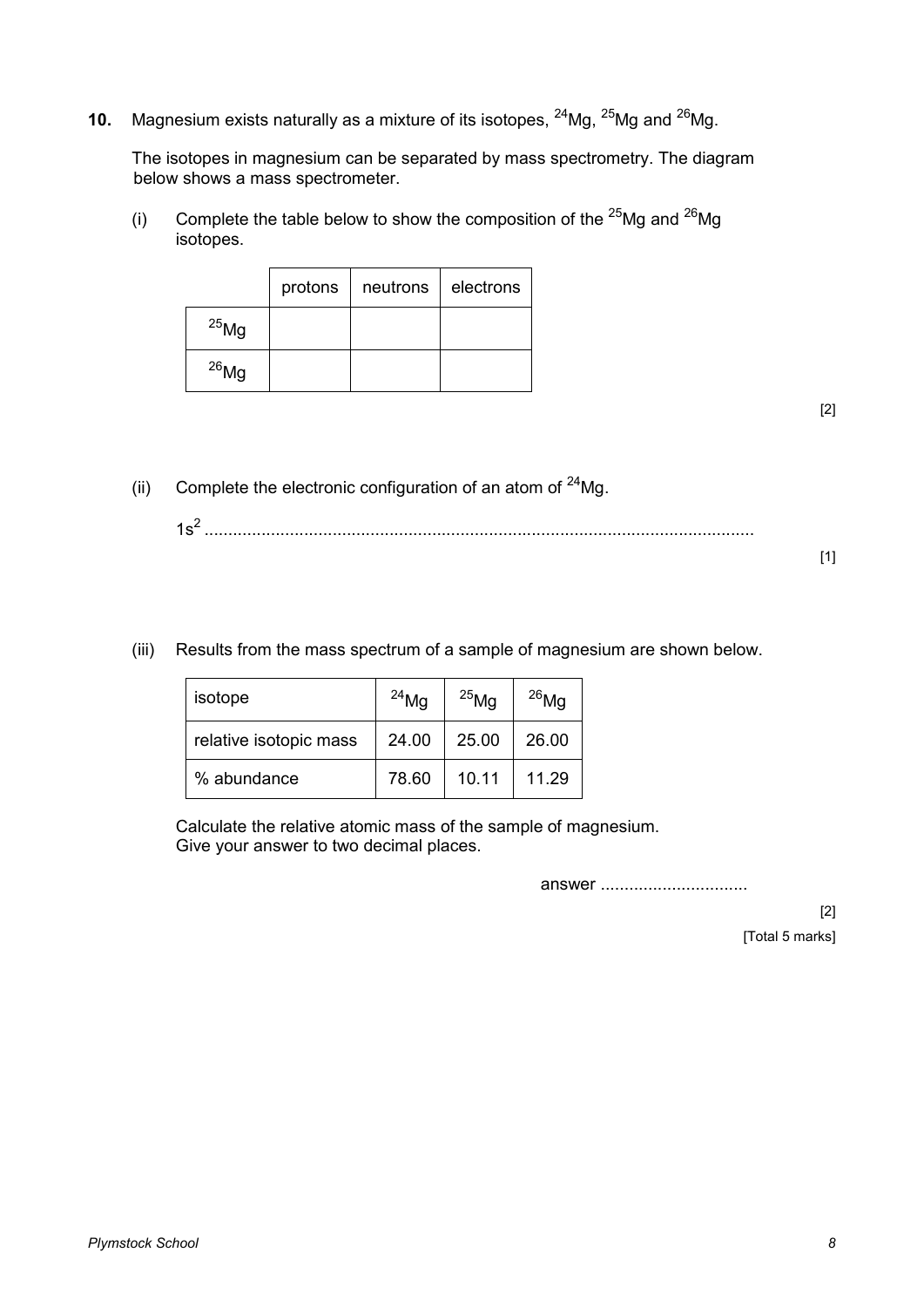- **11.** In this question, you are provided with information about ionisation energies of elements. You are also provided with some additional information that will help you answer part (b).
	- (a) Define the term *first ionisation energy.*

......................................................................................................................... ......................................................................................................................... ......................................................................................................................... .........................................................................................................................

[3]

[10]

 (b) In this question, one mark is available for the quality of use and organisation of scientific terms.

Table 1 provides data on elements in **Period 2** of the Periodic Table.

 Table 2 shows the first 6 successive ionisation energies of an element **X**, which is in **Period 3** of the Periodic Table.

- Using Table 1, describe and explain the trend in first ionisation energies shown by the Period 2 elements, Li–N.
- Using Table 2, identify element **X**. Explain how you decided on your answer.

| element                                              |             | Be          | В                      | С                      | N                      |
|------------------------------------------------------|-------------|-------------|------------------------|------------------------|------------------------|
| number of protons                                    | 3           |             | 5                      | 6                      |                        |
| electron<br>configuration                            | $1s^2 2s^1$ | $1s^2 2s^2$ | $\frac{1}{2} s^2 2s^2$ | $\frac{1}{2} s^2 2s^2$ | $\frac{1}{2} s^2 2s^2$ |
| 1st ionisation<br>energy<br>/ $kJ$ mol <sup>-1</sup> | 520         | 900         | 801                    | 1086                   | 1402                   |

**Table 1**

| element | ionisation energy / $kJ \text{ mol}^{-1}$ |                                             |      |        |        |        |  |  |  |
|---------|-------------------------------------------|---------------------------------------------|------|--------|--------|--------|--|--|--|
|         | 1st                                       | 2 <sub>nd</sub><br>3rd<br>5th<br>4th<br>6th |      |        |        |        |  |  |  |
| Х       | 578                                       | 1817                                        | 2745 | 11 578 | 14 831 | 18 378 |  |  |  |

**Table 2**

[Total 13 marks]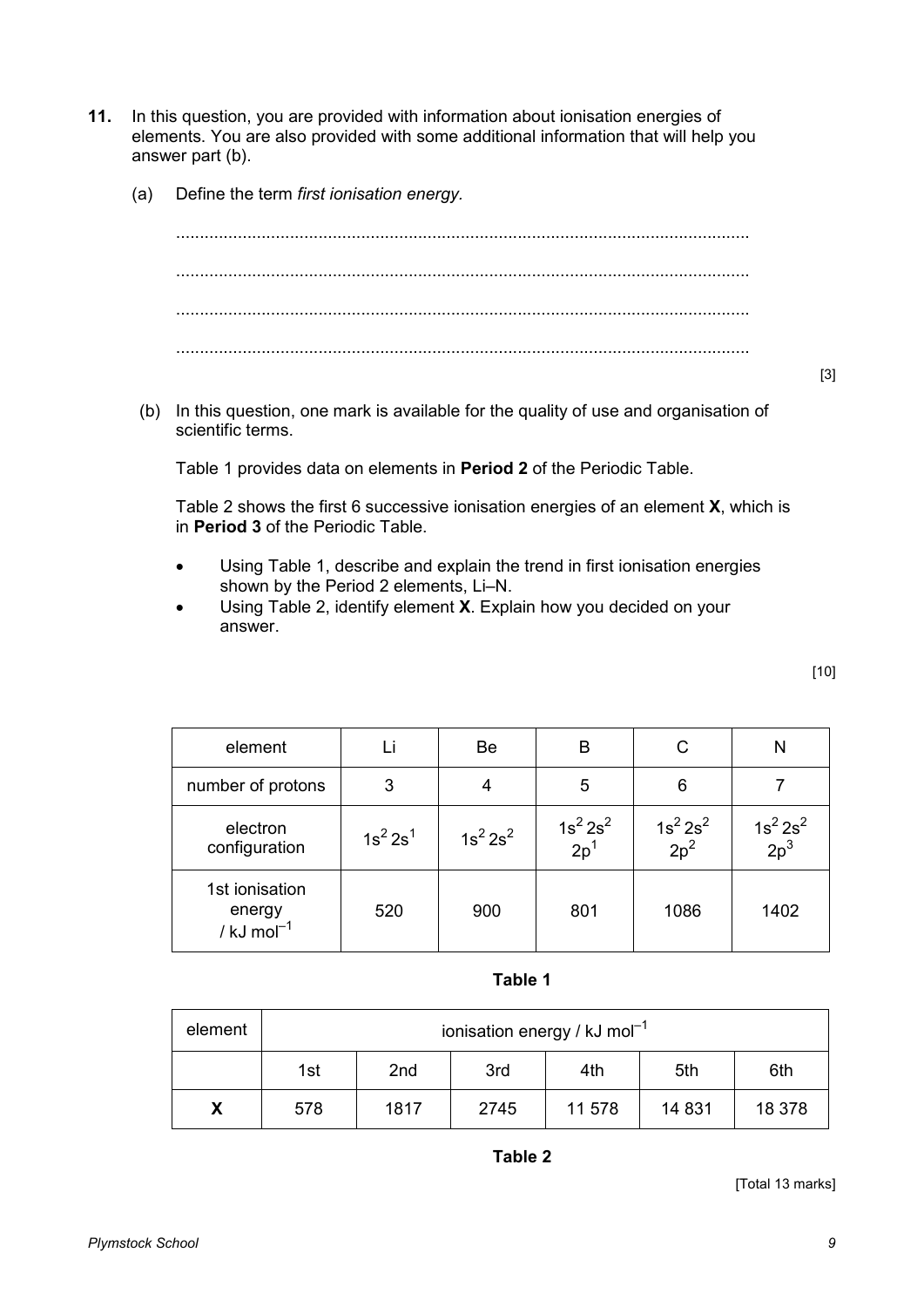$12.$ In their reactions, calcium and strontium each lose electrons to form ions with a  $2+$ charge. The first and second ionisation energies of calcium and strontium are shown below.

|           | 1st ionisation energy<br>/ $kJ \text{ mol}^{-1}$ | 2nd ionisation energy<br>/ kJ mol $^{-1}$ |
|-----------|--------------------------------------------------|-------------------------------------------|
| calcium   | 590                                              | 1145                                      |
| strontium | 550                                              | 1064                                      |

 $(i)$ Write an equation, with state symbols, to represent the second ionisation energy of calcium.

 $[2]$ 

Why are the second ionisation energies of calcium and strontium greater than  $(ii)$ their first ionisation energies?

 $[1]$ 

 $(iii)$ Explain why the first and second ionisation energies of strontium are less than those of calcium.

 $[3]$ [Total 6 marks]

Complete the electronic configuration of carbon.  $13.$ 

[Total 1 mark]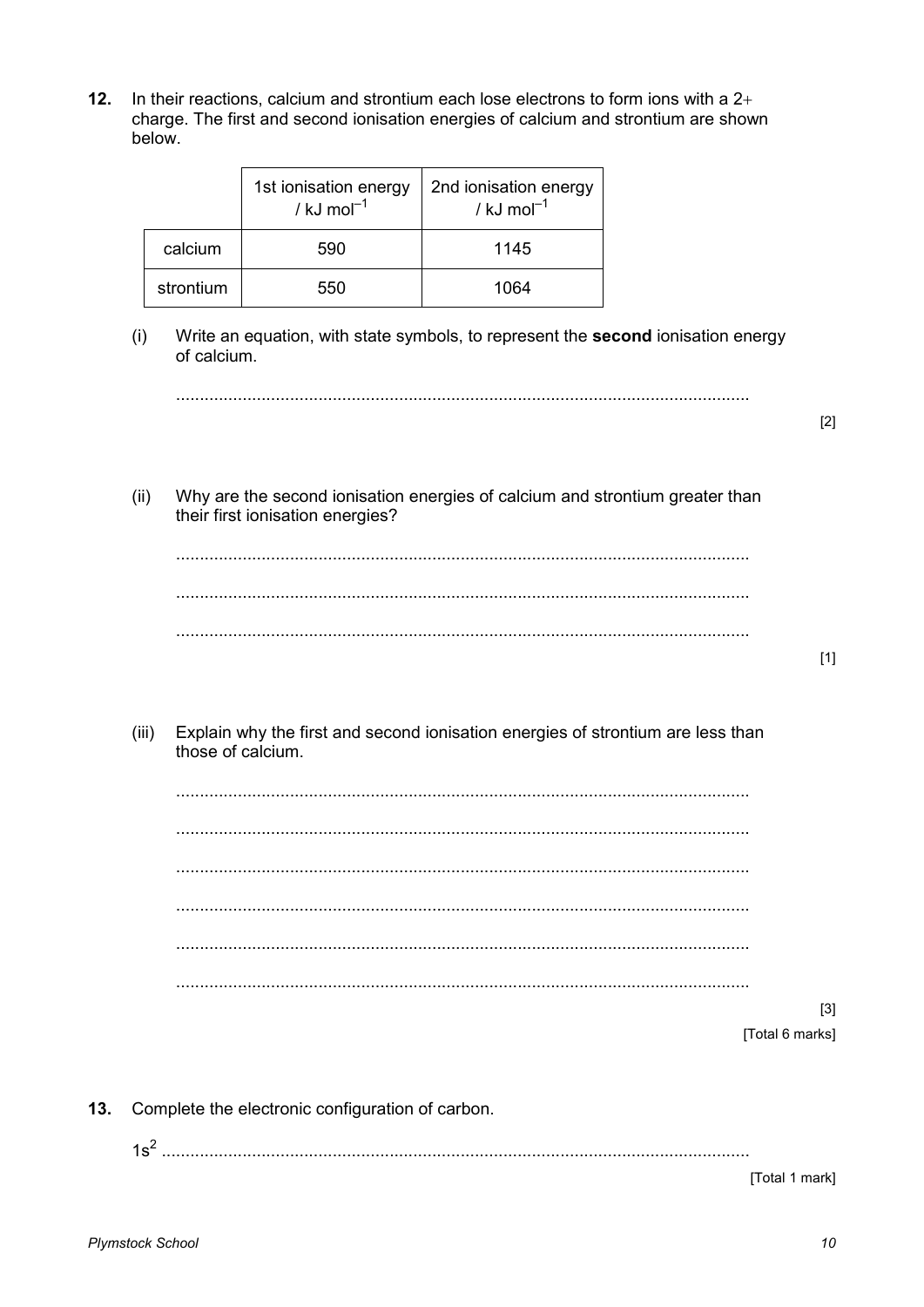The diagram below shows the variation in the first ionisation energies of elements  $14.$ across Period 2 of the Periodic Table.

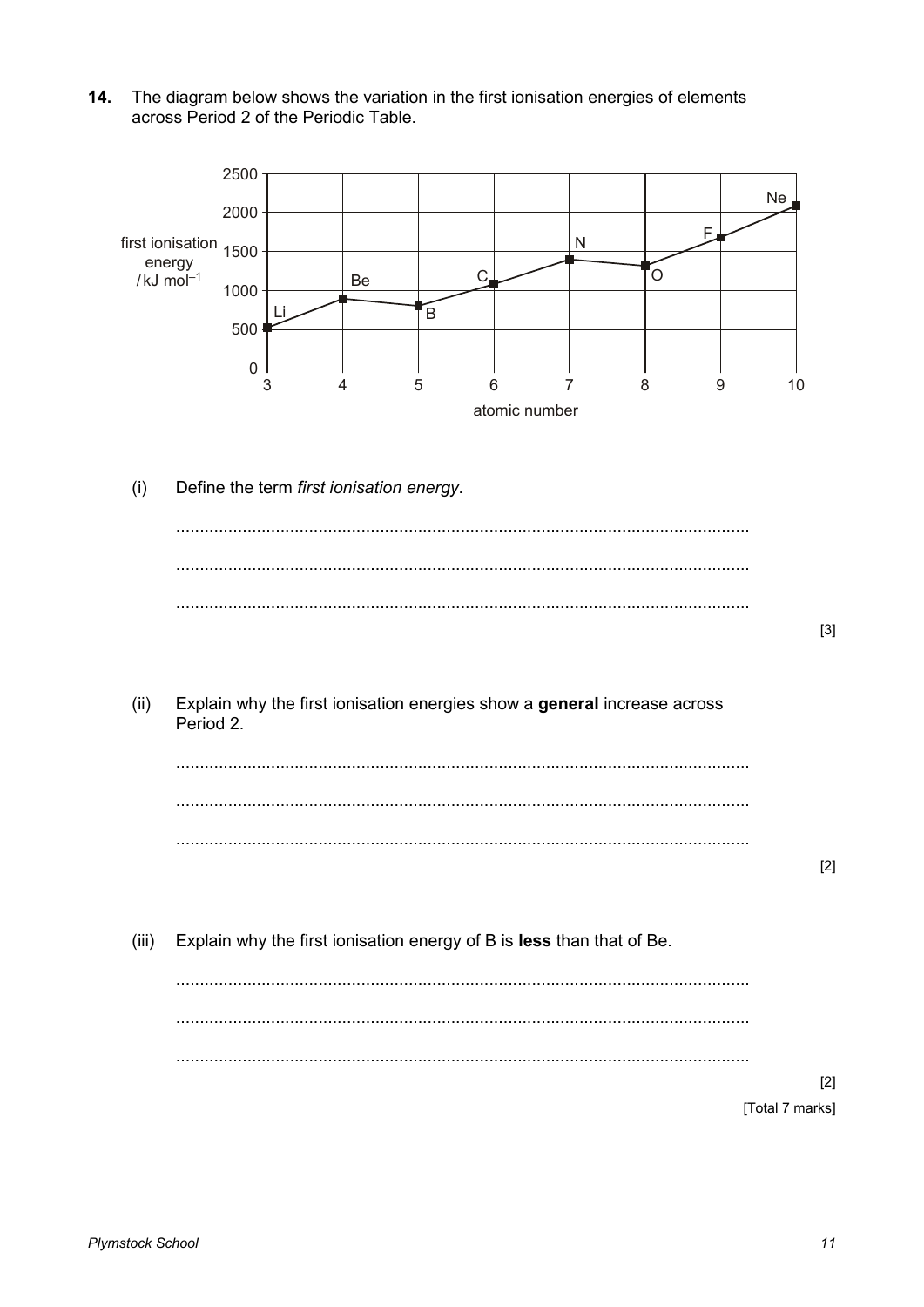| 15. | Complete the electronic configuration of a titanium atom. |                                                                                                                                                                                                   |                          |
|-----|-----------------------------------------------------------|---------------------------------------------------------------------------------------------------------------------------------------------------------------------------------------------------|--------------------------|
|     |                                                           |                                                                                                                                                                                                   | [Total 1 mark]           |
| 16. |                                                           | Reactions of the Group 2 metals involve removal of electrons. The electrons are<br>removed more easily as the group is descended and this helps to explain the<br>increasing trend in reactivity. |                          |
|     | (i)                                                       | The removal of one electron from each atom in 1 mole of gaseous radium atoms                                                                                                                      |                          |
|     |                                                           |                                                                                                                                                                                                   |                          |
|     |                                                           | The equation for this process in radium is:                                                                                                                                                       | $[2]$                    |
|     |                                                           |                                                                                                                                                                                                   | $[2]$                    |
|     | (ii)                                                      | Atoms of radium have a greater nuclear charge than atoms of calcium.                                                                                                                              |                          |
|     |                                                           | Explain why, despite this, less energy is needed to remove an electron from a<br>radium atom than from a calcium atom.                                                                            |                          |
|     |                                                           |                                                                                                                                                                                                   |                          |
|     |                                                           |                                                                                                                                                                                                   | $[3]$<br>[Total 7 marks] |
| 17. |                                                           | The electronic configuration of a bromine atom can be written in terms of sub-shells.                                                                                                             |                          |
|     | (i)                                                       | Complete the electronic configuration of a bromine atom.                                                                                                                                          |                          |
|     |                                                           |                                                                                                                                                                                                   | $[2]$                    |
|     | (ii)                                                      | Why is bromine classified as a p-block element?                                                                                                                                                   |                          |
|     |                                                           |                                                                                                                                                                                                   | $[1]$                    |
|     |                                                           |                                                                                                                                                                                                   | [Total 3 marks]          |